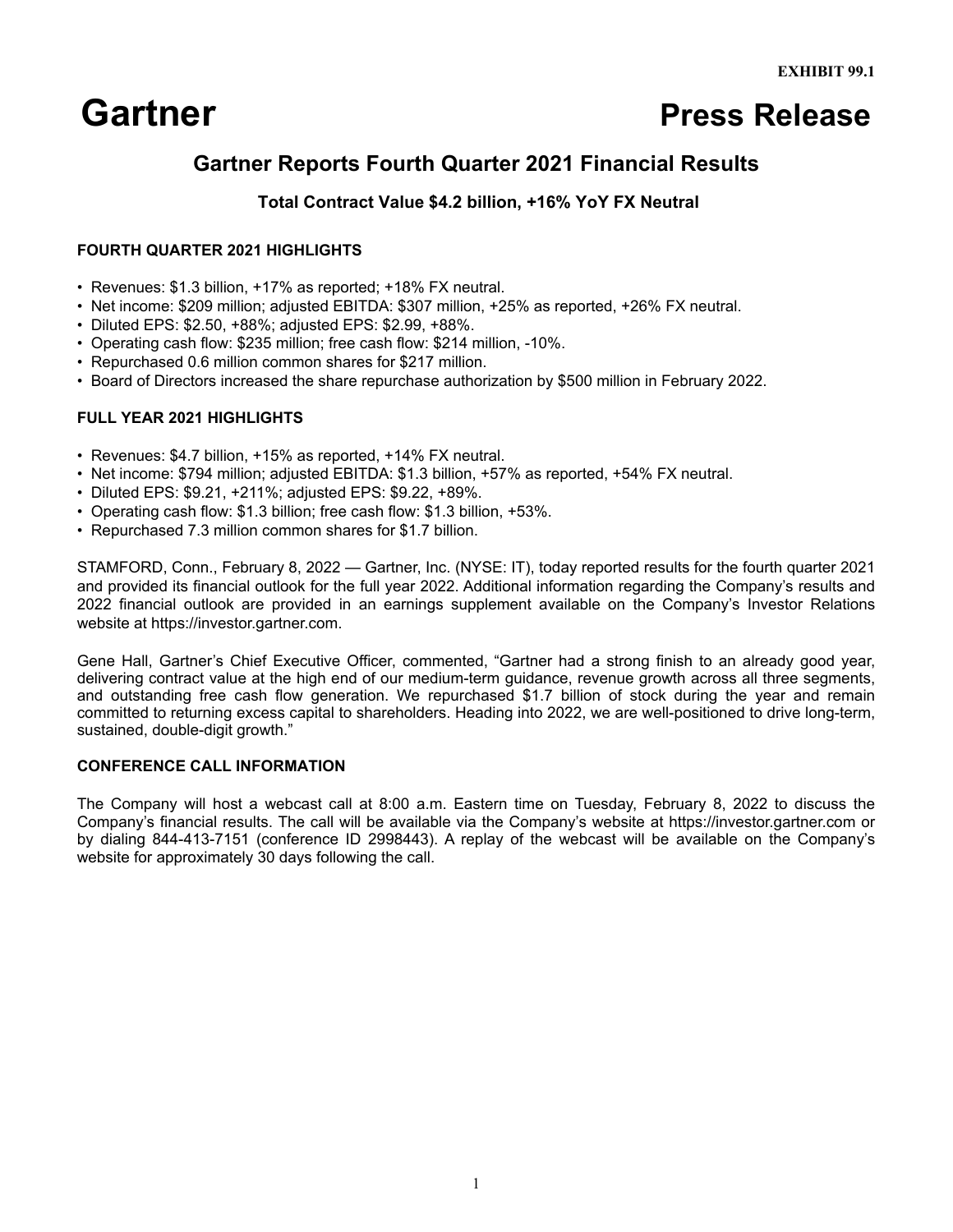#### **CONSOLIDATED RESULTS HIGHLIGHTS**

| (Unaudited; \$ in millions, except per share amounts) | <b>Three Months Ended</b> |     |       |           |                   |
|-------------------------------------------------------|---------------------------|-----|-------|-----------|-------------------|
|                                                       | December 31,              |     |       |           | Inc/(Dec)         |
|                                                       | 2020<br>2021              |     |       | Inc/(Dec) | <b>FX Neutral</b> |
| <b>GAAP Metrics:</b>                                  |                           |     |       |           |                   |
| Revenues                                              | \$<br>1,306               | \$  | 1,113 | $17\%$    | 18 %              |
| Net income                                            | 209                       |     | 120   | 75 %      | na                |
| <b>Diluted EPS</b>                                    | 2.50                      |     | 1.33  | 88 %      | na                |
| Operating cash flow                                   | 235                       | 260 |       | $(10)\%$  | na                |
| <b>Non-GAAP Metrics:</b>                              |                           |     |       |           |                   |
| <b>Adjusted EBITDA</b>                                | \$<br>307                 | \$  | 245   | 25 %      | 26 %              |
| <b>Adjusted EPS</b>                                   | 2.99                      |     | 1.59  | 88 %      | na                |
| Free cash flow                                        | 214                       |     | 237   | $(10)\%$  | na                |
|                                                       |                           |     |       |           |                   |

na=not available

#### **SEGMENT RESULTS HIGHLIGHTS**

- Global Technology Sales Contract Value (GTS CV): \$3.4 billion, +14% YoY FX Neutral
- Global Business Sales Contract Value (GBS CV): \$0.9 billion, +24% YoY FX Neutral

Our segment results for the three months ended December 31, 2021 were as follows: (Unaudited; \$ in millions)

|                        | Research    |    | Conferences |    | Consulting |  |
|------------------------|-------------|----|-------------|----|------------|--|
|                        |             |    |             |    |            |  |
| Revenues               | \$<br>1,081 | \$ | 107         | \$ | 118        |  |
| Inc/(Dec)              | 17%         |    | 15%         |    | 26 %       |  |
| Inc/(Dec) - FX neutral | $17\%$      |    | $16\%$      |    | 27 %       |  |
| Gross contribution     | \$<br>801   | \$ | 66          | \$ | 46         |  |
| Inc/(Dec)              | 20%         |    | (9)%        |    | 87 %       |  |
| Contribution margin    | 74 %        |    | 61 %        |    | 39 %       |  |

Additional details regarding our segment results can be obtained in the earnings supplement and on our webcast call.

Certain financial metrics contained in this Press Release are considered non-GAAP financial measures. Definitions of these non-GAAP financial measures are included in this Press Release under "Non-GAAP Financial Measures" and the related reconciliations are under "Supplemental Information — Non-GAAP Reconciliations." In this Press Release, some totals may not add due to rounding. The percentage changes are based on the unrounded whole number and recalculation based on millions may yield a different result.

#### **ANNUAL MEETING OF STOCKHOLDERS**

Gartner will hold its 2022 Annual Meeting of Stockholders virtually at 10:00 a.m. Eastern time on Thursday, June 2, 2022.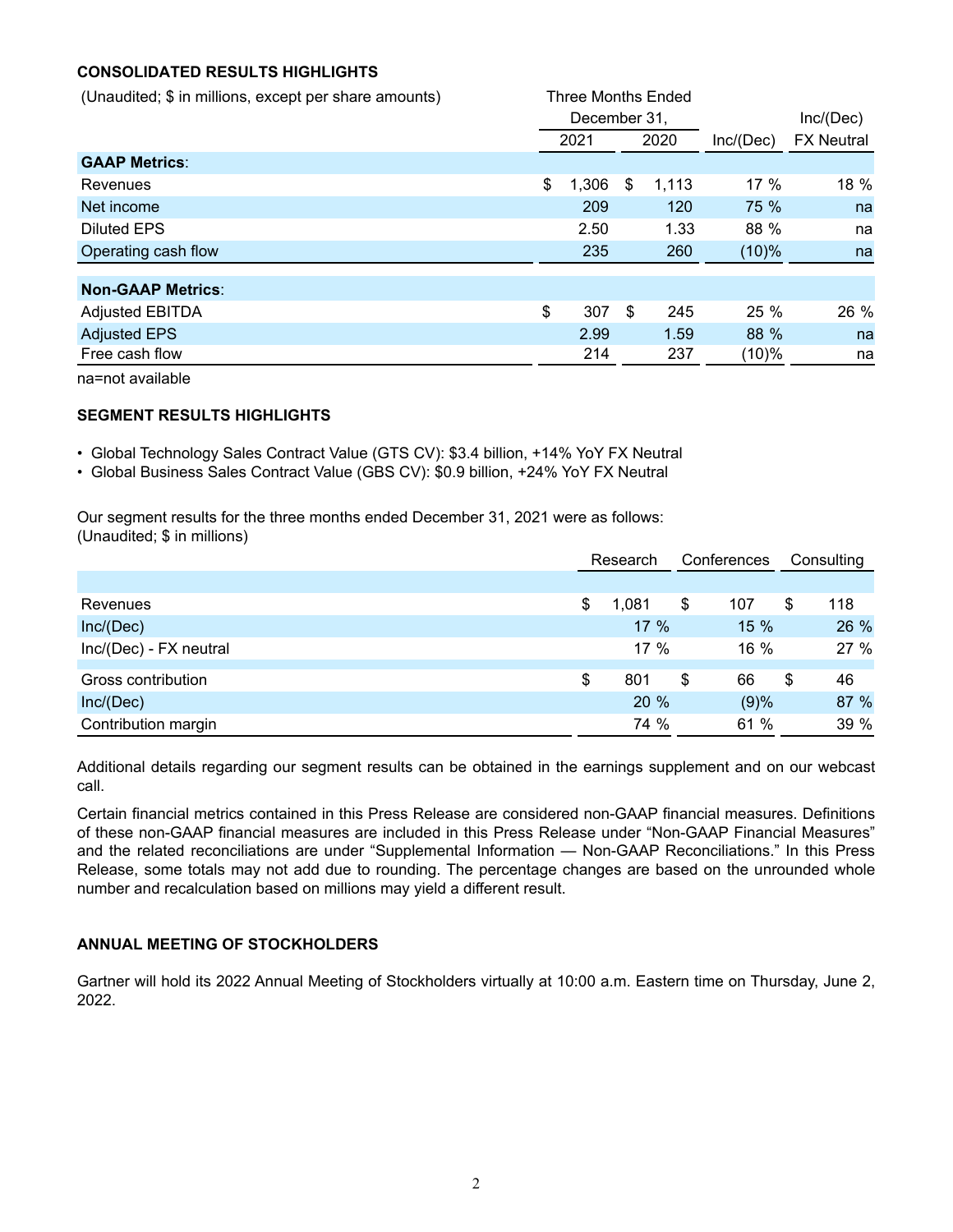#### **ABOUT GARTNER**

Gartner, Inc. (NYSE: IT) delivers actionable, objective insight to executives and their teams. Our expert guidance and tools enable faster, smarter decisions and stronger performance on an organization's mission critical priorities.

#### **CONTACTS**

David Cohen GVP, Investor Relations, Gartner +1 203.316.6631

Kathleen Persaud Senior Director, Investor Relations, Gartner +1 203.316.1672

investor.relations@gartner.com

#### **FORWARD LOOKING STATEMENTS**

Statements contained in this press release regarding the Company's growth and prospects, projected financial results, long-term objectives, and all other statements in this release other than recitation of historical facts are forward-looking statements within the meaning of Section 27A of the Securities Exchange Act of 1933, as amended, and Section 21E of the Securities Exchange Act of 1934, as amended. Such forward-looking statements involve known and unknown risks, estimates, uncertainties and other factors that may cause actual results to be materially different, and are currently, or in the future could be, amplified by the COVID-19 pandemic. Such factors include, but are not limited to, the following: uncertainty of the magnitude, duration, geographic reach and impact on the global economy of the COVID-19 pandemic; the current, and uncertain future, impact of the COVID-19 pandemic, including the impact of the Delta, Omicron and other new variants, and governments' responses to it on our business, growth, reputation, projections, prospects, financial condition, operations, cash flows, and liquidity; the adequacy or effectiveness of steps we take to respond to the crisis; our ability to recover potential claims under our event cancellation insurance; the timing of conferences and meetings, in particular our Gartner Symposium/Xpo series that normally occurs during the fourth quarter, as well as the timing of our return to in-person conferences and meetings and willingness of participants to attend; our ability to achieve and effectively manage growth, including our ability to integrate our acquisitions and consummate and integrate future acquisitions; our ability to pay our debt obligations; our ability to maintain and expand our products and services; our ability to expand or retain our customer base; our ability to grow or sustain revenue from individual customers; our ability to attract and retain a professional staff of research analysts and consultants as well as experienced sales personnel upon whom we are dependent, especially in light of recent labor shortages; our ability to achieve continued customer renewals and achieve new contract value, backlog and deferred revenue growth in light of competitive pressures; our ability to carry out our strategic initiatives and manage associated costs; our ability to successfully compete with existing competitors and potential new competitors; our ability to enforce and protect our intellectual property rights; additional risks associated with international operations, including foreign currency fluctuations; the U.K.'s exit from the European Union and its impact on our results; the impact of restructuring and other charges on our businesses and operations; cybersecurity incidents; general economic conditions; changes in macroeconomic and market conditions and market volatility (including developments and volatility arising from the COVID-19 pandemic), including interest rates and the effect on the credit markets and access to capital; risks associated with the creditworthiness, budget cuts, and shutdown of governments and agencies; the impact of changes in tax policy and heightened scrutiny from various taxing authorities globally; uncertainty from the discontinuance of LIBOR and transition to any other interest rate benchmark; changes to laws and regulations; and other risks and uncertainties described under "Risk Factors" in our most recent Annual Report on Form 10-K, Quarterly Reports on Form 10-Q and Current Reports on Form 8-K, which can be found on Gartner's website at https://investor.gartner.com and the SEC's website at www.sec.gov. Forward-looking statements included herein speak only as of the date hereof and Gartner disclaims any obligation to revise or update such statements to reflect events or circumstances after the date hereof or to reflect the occurrence of unanticipated events or circumstances, except as required by applicable law.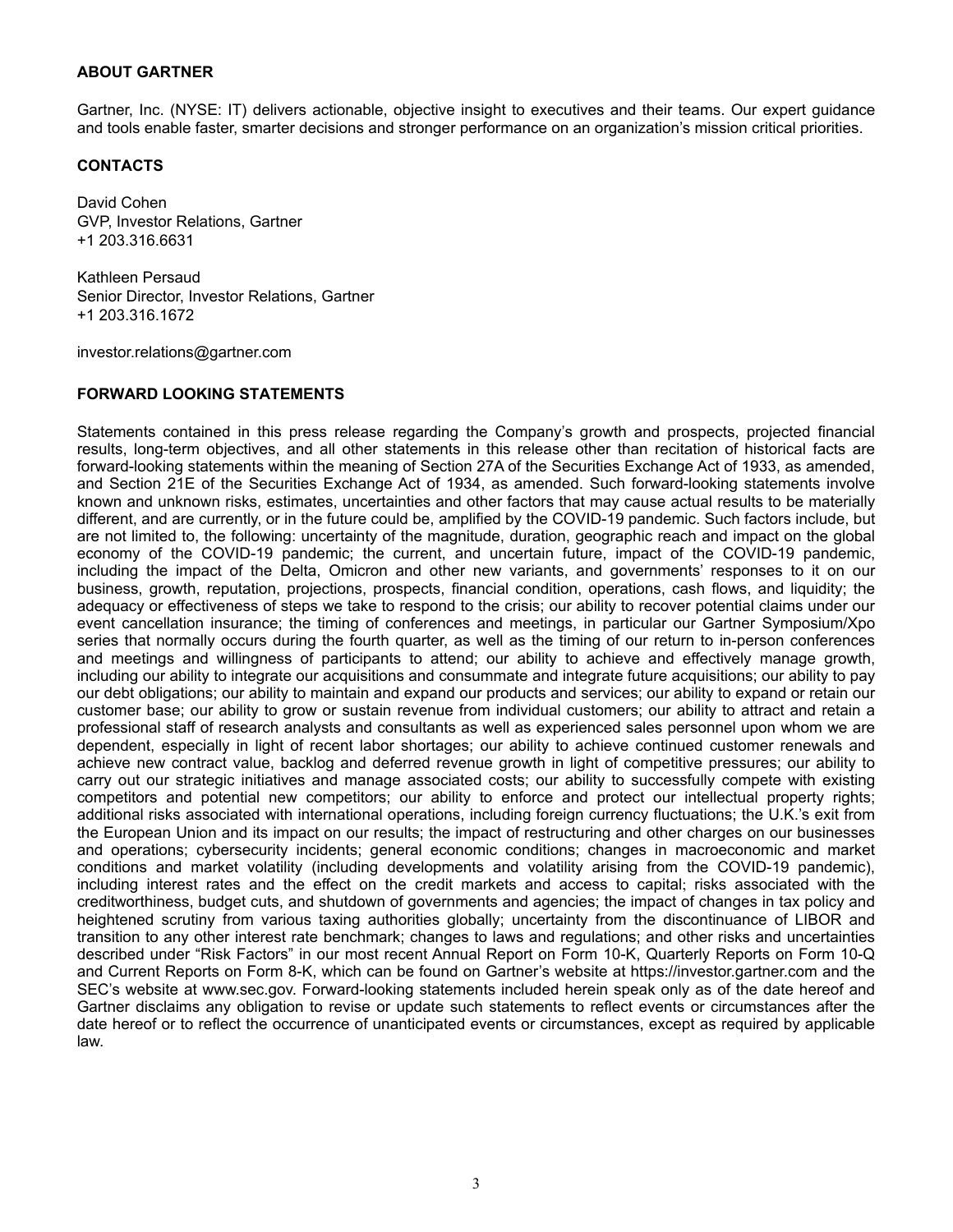#### **NON-GAAP FINANCIAL MEASURES**

Certain financial measures used in this Press Release are not defined by U.S. generally accepted accounting principles ("GAAP") and as such are considered non-GAAP financial measures. We provide these measures to enhance the user's overall understanding of the Company's current financial performance and the Company's prospects for the future. Investors are cautioned that these non-GAAP financial measures may not be defined in the same manner by other companies and, as a result, may not be comparable to other similarly titled measures used by other companies. Also, these non-GAAP financial measures should not be construed as alternatives, or superior, to other measures determined in accordance with GAAP. The non-GAAP financial measures used in this Press Release are defined below.

**Adjusted EBITDA and Adjusted EBITDA Margin**: Represents GAAP net income (loss) adjusted for: (i) interest expense, net; (ii) tax provision (benefit); (iii) loss on extinguishment of debt, as applicable; (iv) gain on event cancellation insurance claims, as applicable; (v) other (income) expense, net; (vi) stock-based compensation expense; (vii) depreciation, amortization, and accretion; (viii) loss on impairment of lease related assets, net, as applicable; and (ix) acquisition and integration charges and certain other non-recurring items. Adjusted EBITDA Margin represents Adjusted EBITDA divided by GAAP Revenue. We believe Adjusted EBITDA and Adjusted EBITDA Margin are important measures of our recurring operations as they exclude items not representative of our core operating results.

**Adjusted Net Income**: Represents GAAP net income (loss) adjusted for the impact of certain items directly related to acquisitions and other non-recurring items. These adjustments include: (i) the amortization of acquired intangibles; (ii) acquisition and integration charges and other non-recurring items; (iii) loss on extinguishment of debt, as applicable; (iv) gain on event cancellation insurance claims, as applicable; (v) loss on impairment of lease related assets, net as applicable; (vi) the non-cash (gain) loss on de-designated interest rate swaps, as applicable; and (vii) the related tax effect. We believe Adjusted Net Income is an important measure of our recurring operations as it excludes items that may not be indicative of our core operating results.

**Adjusted EPS**: Represents GAAP diluted EPS adjusted for the impact of certain items directly related to acquisitions and other non-recurring items. These adjustments include on a per share basis: (i) the amortization of acquired intangibles; (ii) acquisition and integration charges and other non-recurring items; (iii) loss on extinguishment of debt, as applicable; (iv) gain on event cancellation insurance claims, as applicable; (v) loss on impairment of lease related assets, net as applicable; (vi) the non-cash (gain) loss on de-designated interest rate swaps, as applicable; and (vii) the related tax effect. We believe Adjusted EPS is an important measure of our recurring operations as it excludes items that may not be indicative of our core operating results.

**Free Cash Flow**: Represents cash provided by operating activities determined in accordance with GAAP less payments for capital expenditures. We believe Free Cash Flow is an important measure of the recurring cash generated by the Company's core operations that may be available to be used to repay debt obligations, repurchase our stock, invest in future growth through new business development activities, or make acquisitions.

**Foreign Currency Neutral (FX Neutral)**: We provide foreign currency neutral dollar amounts and percentages for our contract values, revenues, certain expenses, and other metrics. These foreign currency neutral dollar amounts and percentages eliminate the effects of exchange rate fluctuations and thus provide a more accurate and meaningful trend in the underlying data being measured. We calculate foreign currency neutral dollar amounts by converting the underlying amounts in local currency for different periods into U.S. dollars by applying the same foreign exchange rates to all periods presented.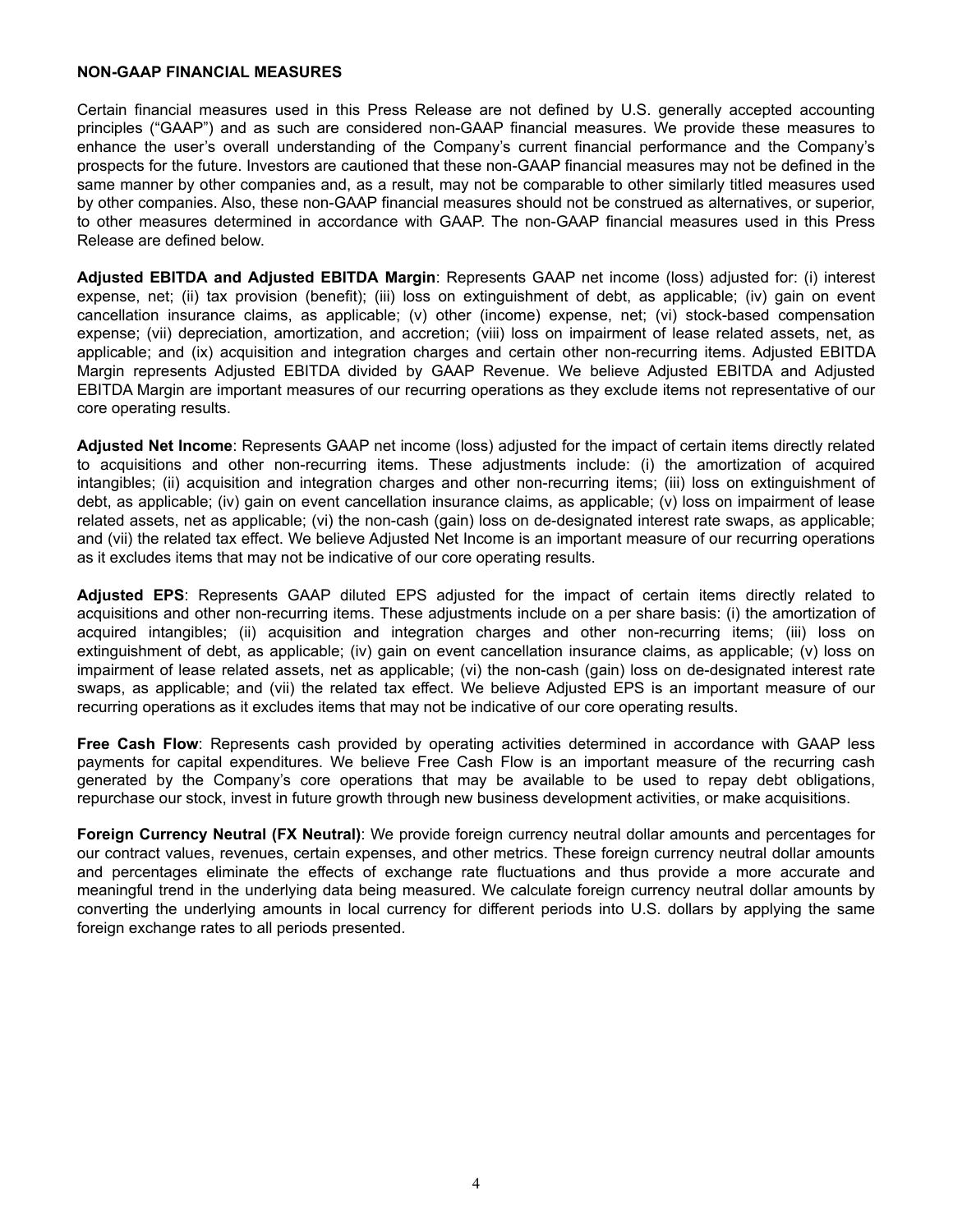#### **SUPPLEMENTAL INFORMATION - NON-GAAP RECONCILIATIONS**

The tables below provide reconciliations of certain Non-GAAP financial measures used in this Press Release with the most directly comparable GAAP measure. See "Non-GAAP Financial Measures" above for definitions of these measures.

#### **Reconciliation - GAAP Net Income to Adjusted EBITDA**

(Unaudited; \$ in millions)

|                                                                       | Three Months Ended<br>December 31, |    |      |     | Year Ended<br>December 31, |    |      |
|-----------------------------------------------------------------------|------------------------------------|----|------|-----|----------------------------|----|------|
|                                                                       | 2021                               |    | 2020 |     | 2021                       |    | 2020 |
| GAAP net income                                                       | \$<br>209                          | \$ | 120  | \$. | 794                        | \$ | 267  |
| Interest expense, net                                                 | 31                                 |    | 26   |     | 117                        |    | 114  |
| Gain on event cancellation insurance claims (a)                       | (17)                               |    |      |     | (152)                      |    |      |
| Loss on extinguishment of debt (b)                                    |                                    |    |      |     |                            |    | 45   |
| Other (income) expense, net                                           | (6)                                |    | (4)  |     | (18)                       |    | 6    |
| Tax (benefit) provision                                               | (32)                               |    | 37   |     | 176                        |    | 59   |
| Operating income                                                      | 185                                |    | 178  |     | 916                        |    | 490  |
| Adjustments:                                                          |                                    |    |      |     |                            |    |      |
| Stock-based compensation expense <sup>(c)</sup>                       | 17                                 |    | 6    |     | 99                         |    | 63   |
| Depreciation, amortization and accretion (d)                          | 52                                 |    | 57   |     | 213                        |    | 220  |
| Loss on impairment of lease related assets, net <sup>(e)</sup>        | 50                                 |    |      |     | 50                         |    |      |
| Acquisition and integration charges and other non-recurring items (f) | 3                                  |    | 4    |     | 10                         |    | 45   |
| <b>Adjusted EBITDA</b>                                                | \$<br>307                          | \$ | 245  | \$  | 1,288                      |    | 818  |

(a) Consists of the gain on event cancellation insurance claims for events cancelled in 2020.

(b) Includes \$30.8 million early redemption premium payment and \$14.0 million write-off of unamortized deferred financing fees related to the early repayment of the 2025 Senior Notes and the 2016 Credit Agreement.

(c) Consists of charges for stock-based compensation awards.

(d) Includes depreciation expense, amortization of intangibles and accretion on asset retirement obligations.

(e) Includes impairment loss for lease related assets, net of a reduction in lease liabilities.

(f) Consists of incremental and directly-related charges related to acquisitions, facility-related exit costs, workforce reductions and other non-recurring items.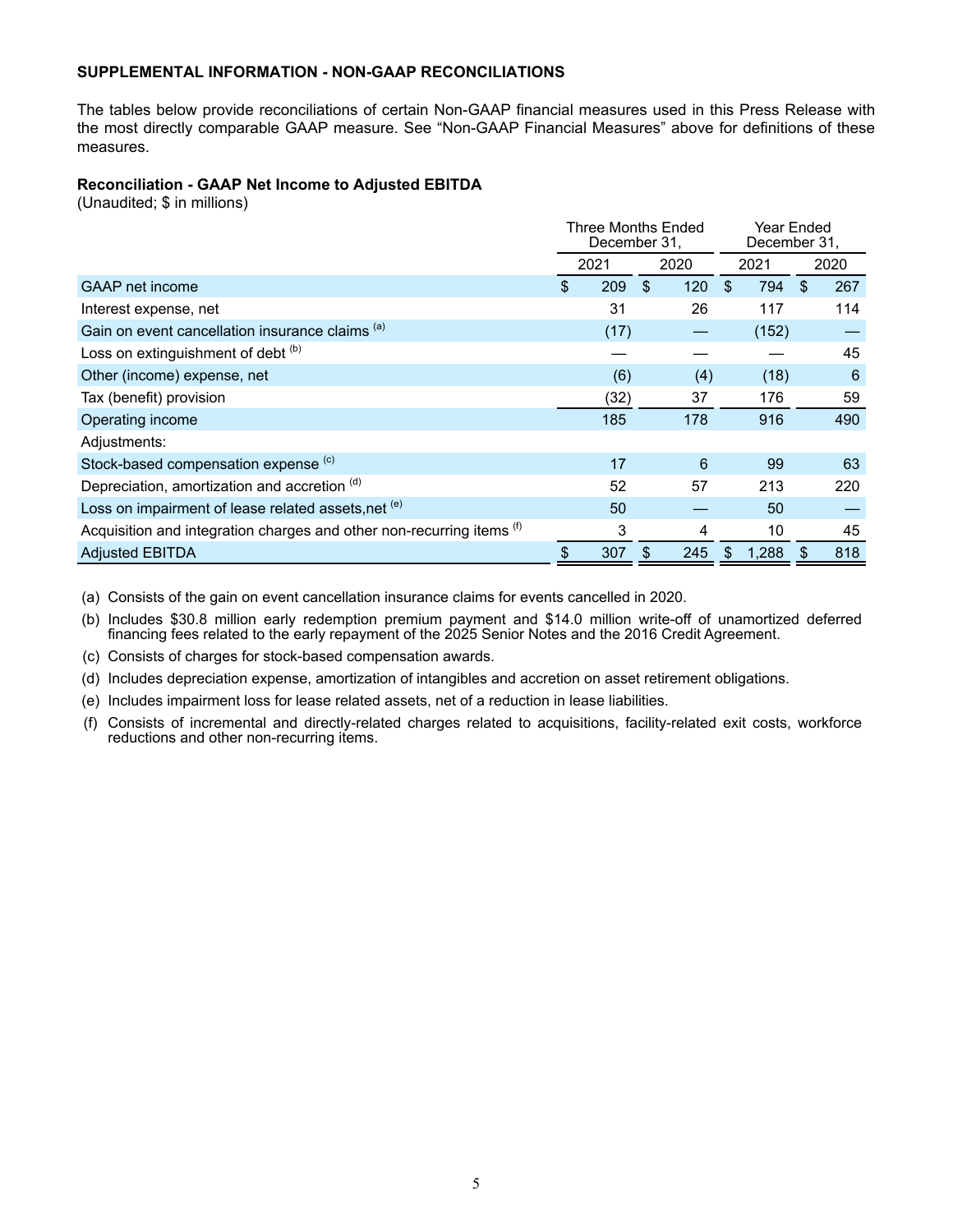# **Reconciliation - GAAP Net Income and GAAP income per share to Adjusted Net Income and Adjusted EPS**

(Unaudited; \$ in millions, except per share amounts)

|                                                                            | Three Months Ended December 31, |        |     |           |        |     |    |           |  |
|----------------------------------------------------------------------------|---------------------------------|--------|-----|-----------|--------|-----|----|-----------|--|
|                                                                            | 2021                            |        |     |           |        |     |    |           |  |
|                                                                            |                                 | Amount |     | Per Share | Amount |     |    | Per Share |  |
| GAAP net income                                                            | \$                              | 209    | \$. | 2.50      | -S     | 120 | -S | 1.33      |  |
| Acquisition and other adjustments:                                         |                                 |        |     |           |        |     |    |           |  |
| Amortization of acquired intangibles (a)                                   |                                 | 26     |     | 0.31      |        | 30  |    | 0.34      |  |
| Acquisition and integration charges and other non-recurring items (b), (c) |                                 | 4      |     | 0.05      |        | 5   |    | 0.05      |  |
| Gain on event cancellation insurance claims (d)                            |                                 | (17)   |     | (0.20)    |        |     |    |           |  |
| Loss on impairment of lease related assets, net (e)                        |                                 | 50     |     | 0.59      |        |     |    |           |  |
| Gain on de-designated interest rate swaps (h)                              |                                 | (8)    |     | (0.10)    |        | (3) |    | (0.03)    |  |
| Tax impact of adjustments (i)                                              |                                 | (13)   |     | (0.16)    |        | (9) |    | (0.10)    |  |
| Adjusted net income and Adjusted EPS <sup>(i)</sup>                        | S                               | 251    |     | 2.99      |        | 143 |    | 1.59      |  |

|                                                                            | Year Ended December 31, |        |     |           |            |     |           |  |  |  |
|----------------------------------------------------------------------------|-------------------------|--------|-----|-----------|------------|-----|-----------|--|--|--|
|                                                                            | 2021                    |        |     |           | 2020       |     |           |  |  |  |
|                                                                            |                         | Amount |     | Per Share | Amount     |     | Per Share |  |  |  |
| GAAP net income                                                            | \$                      | 794    | \$  | 9.21      | \$.<br>267 | \$. | 2.96      |  |  |  |
| Acquisition and other adjustments:                                         |                         |        |     |           |            |     |           |  |  |  |
| Amortization of acquired intangibles (a)                                   |                         | 110    |     | 1.27      | 125        |     | 1.39      |  |  |  |
| Acquisition and integration charges and other non-recurring items (b), (c) |                         | 14     |     | 0.17      | 53         |     | 0.59      |  |  |  |
| Gain on event cancellation insurance claims (d)                            |                         | (152)  |     | (1.77)    |            |     |           |  |  |  |
| Loss on impairment of lease related assets, net <sup>(e)</sup>             |                         | 50     |     | 0.57      |            |     |           |  |  |  |
| Loss on extinguishment of debt (f)                                         |                         |        |     |           | 45         |     | 0.50      |  |  |  |
| Amortization of deferred swap losses from de-designation (g)               |                         |        |     |           | 10         |     | 0.11      |  |  |  |
| Gain on de-designated interest rate swaps (h)                              |                         | (20)   |     | (0.23)    | (2)        |     | (0.02)    |  |  |  |
| Tax impact of adjustments (i)                                              |                         |        |     |           | (58)       |     | (0.64)    |  |  |  |
| Adjusted net income and Adjusted EPS (i)                                   |                         | 795    | -\$ | 9.22      | 440        | \$. | 4.89      |  |  |  |

- (a) Consists of non-cash amortization charges from acquired intangibles.
- (b) Consists of incremental and directly-related charges related to acquisitions, facility-related exit costs, workforce reductions and other non-recurring items.
- (c) Includes the amortization and write-off of deferred financing fees, which are recorded in Interest expense, net in the Company's accompanying Condensed Consolidated Statements of Operations and in the Adjusted EBITDA table above.
- (d) Consists of the gain on event cancellation insurance claims for events cancelled in 2020.
- (e) Includes impairment loss for lease related assets, net of a reduction in lease liabilities.
- (f) Includes \$30.8 million early redemption premium payment and \$14.0 million write-off of unamortized deferred financing fees related to the early repayment of the 2025 Senior Notes and the 2016 Credit Agreement.
- (g) Consist of the non-cash loss on de-designated interest rate swaps as a result of the payment under the then outstanding 2016 Credit Agreement term loan and revolving credit facility on June 30, 2020.
- (h) Represents the fair value adjustment for interest rate swaps after de-designation.
- (i) The blended effective tax rates on the adjustments were approximately 24% and 28% for the three months ended December 31, 2021 and 2020, respectively, and (8)% and 25% for the years ended December 31, 2021 and 2020, respectively.
- (j) Adjusted EPS was calculated based on 83.8 million and 90.1 million diluted shares for the three months ended December 31, 2021 and 2020, respectively, and 86.2 million and 90.0 million diluted shares for the years ended December 31, 2021 and 2020, respectively.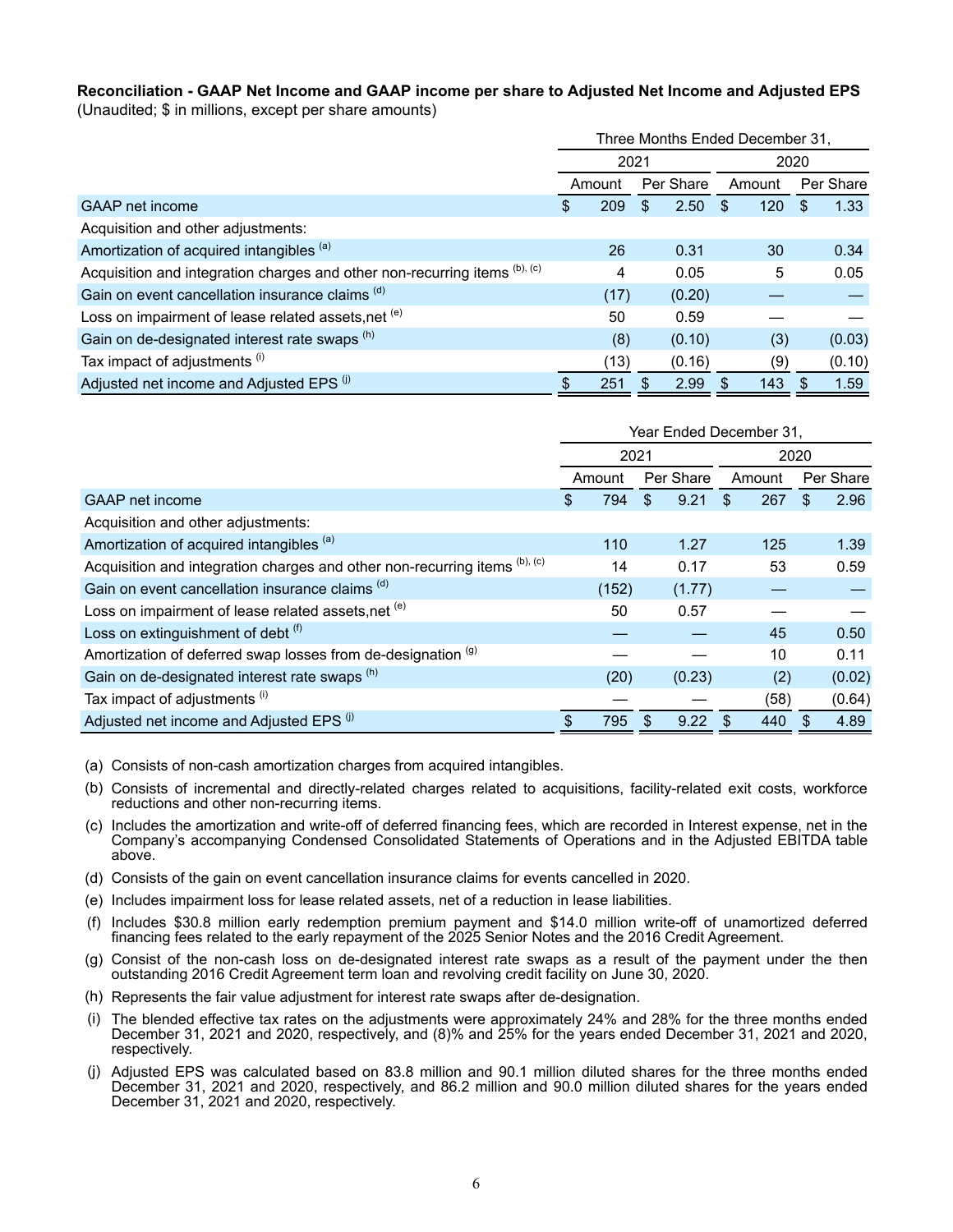#### **Reconciliation - GAAP Cash Provided by Operating Activities to Free Cash Flow**

(Unaudited; \$ in millions)

|                                            | Three Months Ended<br>December 31. |  |      |  | Year Ended<br>December 31, |      |      |
|--------------------------------------------|------------------------------------|--|------|--|----------------------------|------|------|
|                                            | 2021                               |  | 2020 |  | 2021                       | 2020 |      |
| GAAP cash provided by operating activities | 235                                |  | 260  |  | 1.312                      |      | 903  |
| Cash paid for capital expenditures         | $^{\prime}21$                      |  | (23) |  | (60)                       |      | (84) |
| Free cash flow                             | 214                                |  | 237  |  | .253                       |      | 819  |